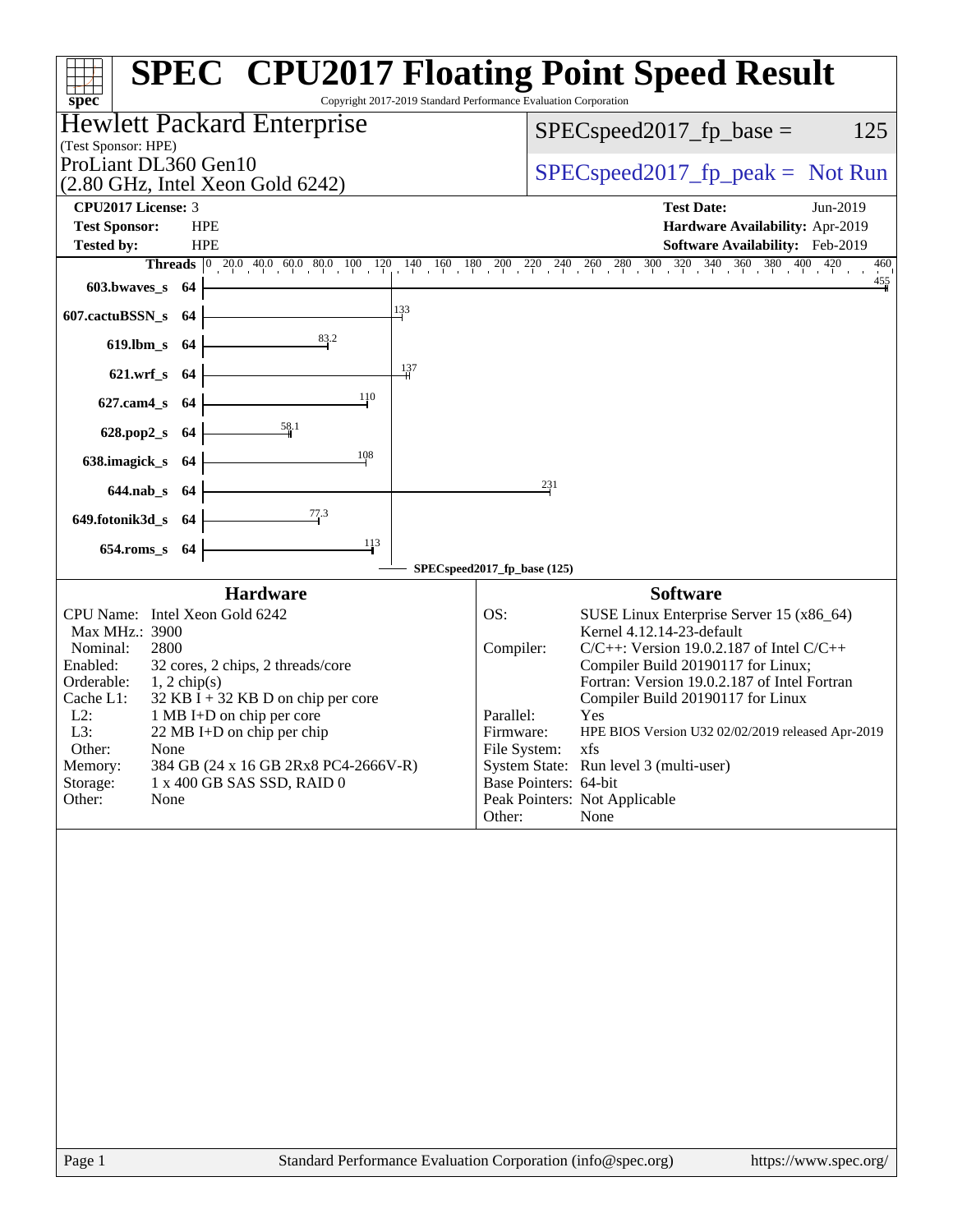# **[SPEC CPU2017 Floating Point Speed Result](http://www.spec.org/auto/cpu2017/Docs/result-fields.html#SPECCPU2017FloatingPointSpeedResult)**

Copyright 2017-2019 Standard Performance Evaluation Corporation

## Hewlett Packard Enterprise

#### (Test Sponsor: HPE)

**[spec](http://www.spec.org/)**

(2.80 GHz, Intel Xeon Gold 6242)

 $SPEC speed2017_fp\_base = 125$ 

## ProLiant DL360 Gen10  $SPEC speed2017$  fp\_peak = Not Run

**[CPU2017 License:](http://www.spec.org/auto/cpu2017/Docs/result-fields.html#CPU2017License)** 3 **[Test Date:](http://www.spec.org/auto/cpu2017/Docs/result-fields.html#TestDate)** Jun-2019 **[Test Sponsor:](http://www.spec.org/auto/cpu2017/Docs/result-fields.html#TestSponsor)** HPE **[Hardware Availability:](http://www.spec.org/auto/cpu2017/Docs/result-fields.html#HardwareAvailability)** Apr-2019 **[Tested by:](http://www.spec.org/auto/cpu2017/Docs/result-fields.html#Testedby)** HPE **[Software Availability:](http://www.spec.org/auto/cpu2017/Docs/result-fields.html#SoftwareAvailability)** Feb-2019

#### **[Results Table](http://www.spec.org/auto/cpu2017/Docs/result-fields.html#ResultsTable)**

|                                    | <b>Base</b>                |                |                |                |       | <b>Peak</b>    |            |                |                |              |                |              |                |              |
|------------------------------------|----------------------------|----------------|----------------|----------------|-------|----------------|------------|----------------|----------------|--------------|----------------|--------------|----------------|--------------|
| <b>Benchmark</b>                   | <b>Threads</b>             | <b>Seconds</b> | Ratio          | <b>Seconds</b> | Ratio | <b>Seconds</b> | Ratio      | <b>Threads</b> | <b>Seconds</b> | <b>Ratio</b> | <b>Seconds</b> | <b>Ratio</b> | <b>Seconds</b> | <b>Ratio</b> |
| 603.bwayes s                       | 64                         | 129            | 456            | 130            | 455   | 130            | 455        |                |                |              |                |              |                |              |
| 607.cactuBSSN s                    | 64                         | 126            | 133            | 126            | 133   | 126            | 132        |                |                |              |                |              |                |              |
| $619.$ lbm s                       | 64                         | 62.9           | 83.2           | 63.1           | 83.0  | 62.9           | 83.3       |                |                |              |                |              |                |              |
| $621.wrf$ s                        | 64                         | 97.6           | 136            | 96.2           | 138   | 96.3           | <u>137</u> |                |                |              |                |              |                |              |
| $627.cam4_s$                       | 64                         | 80.7           | 110            | 81.2           | 109   | 80.9           | <u>110</u> |                |                |              |                |              |                |              |
| $628.pop2_s$                       | 64                         | 209            | 56.9           | 204            | 58.1  | 202            | 58.9       |                |                |              |                |              |                |              |
| 638.imagick_s                      | 64                         | 133            | 108            | 133            | 108   | 133            | 108        |                |                |              |                |              |                |              |
| $644$ .nab s                       | 64                         | 75.6           | 231            | 75.6           | 231   | 75.6           | 231        |                |                |              |                |              |                |              |
| 649.fotonik3d s                    | 64                         | 118            | 77.0           | <u> 118</u>    | 77.3  | 118            | 77.3       |                |                |              |                |              |                |              |
| $654$ .roms s                      | 64                         | 140            | <b>113</b>     | 140            | 113   | 139            | 114        |                |                |              |                |              |                |              |
| $SPEC speed2017_fp\_base =$<br>125 |                            |                |                |                |       |                |            |                |                |              |                |              |                |              |
|                                    | $SPECspeed2017_fp\_peak =$ |                | <b>Not Run</b> |                |       |                |            |                |                |              |                |              |                |              |

Results appear in the [order in which they were run.](http://www.spec.org/auto/cpu2017/Docs/result-fields.html#RunOrder) Bold underlined text [indicates a median measurement](http://www.spec.org/auto/cpu2017/Docs/result-fields.html#Median).

#### **[Operating System Notes](http://www.spec.org/auto/cpu2017/Docs/result-fields.html#OperatingSystemNotes)**

 Stack size set to unlimited using "ulimit -s unlimited" Transparent Huge Pages enabled by default Prior to runcpu invocation Filesystem page cache synced and cleared with: sync; echo 3> /proc/sys/vm/drop\_caches

#### **[General Notes](http://www.spec.org/auto/cpu2017/Docs/result-fields.html#GeneralNotes)**

Environment variables set by runcpu before the start of the run: KMP\_AFFINITY = "granularity=core,compact" LD\_LIBRARY\_PATH = "/home/cpu2017\_u2/lib/ia32:/home/cpu2017\_u2/lib/intel64" OMP\_STACKSIZE = "192M"

 Binaries compiled on a system with 1x Intel Core i9-7900X CPU + 32GB RAM memory using Redhat Enterprise Linux 7.5 NA: The test sponsor attests, as of date of publication, that CVE-2017-5754 (Meltdown) is mitigated in the system as tested and documented. Yes: The test sponsor attests, as of date of publication, that CVE-2017-5753 (Spectre variant 1) is mitigated in the system as tested and documented. Yes: The test sponsor attests, as of date of publication, that CVE-2017-5715 (Spectre variant 2) is mitigated in the system as tested and documented.

### **[Platform Notes](http://www.spec.org/auto/cpu2017/Docs/result-fields.html#PlatformNotes)**

BIOS Configuration: Thermal Configuration set to Maximum Cooling Memory Patrol Scrubbing set to Disabled

**(Continued on next page)**

Page 2 Standard Performance Evaluation Corporation [\(info@spec.org\)](mailto:info@spec.org) <https://www.spec.org/>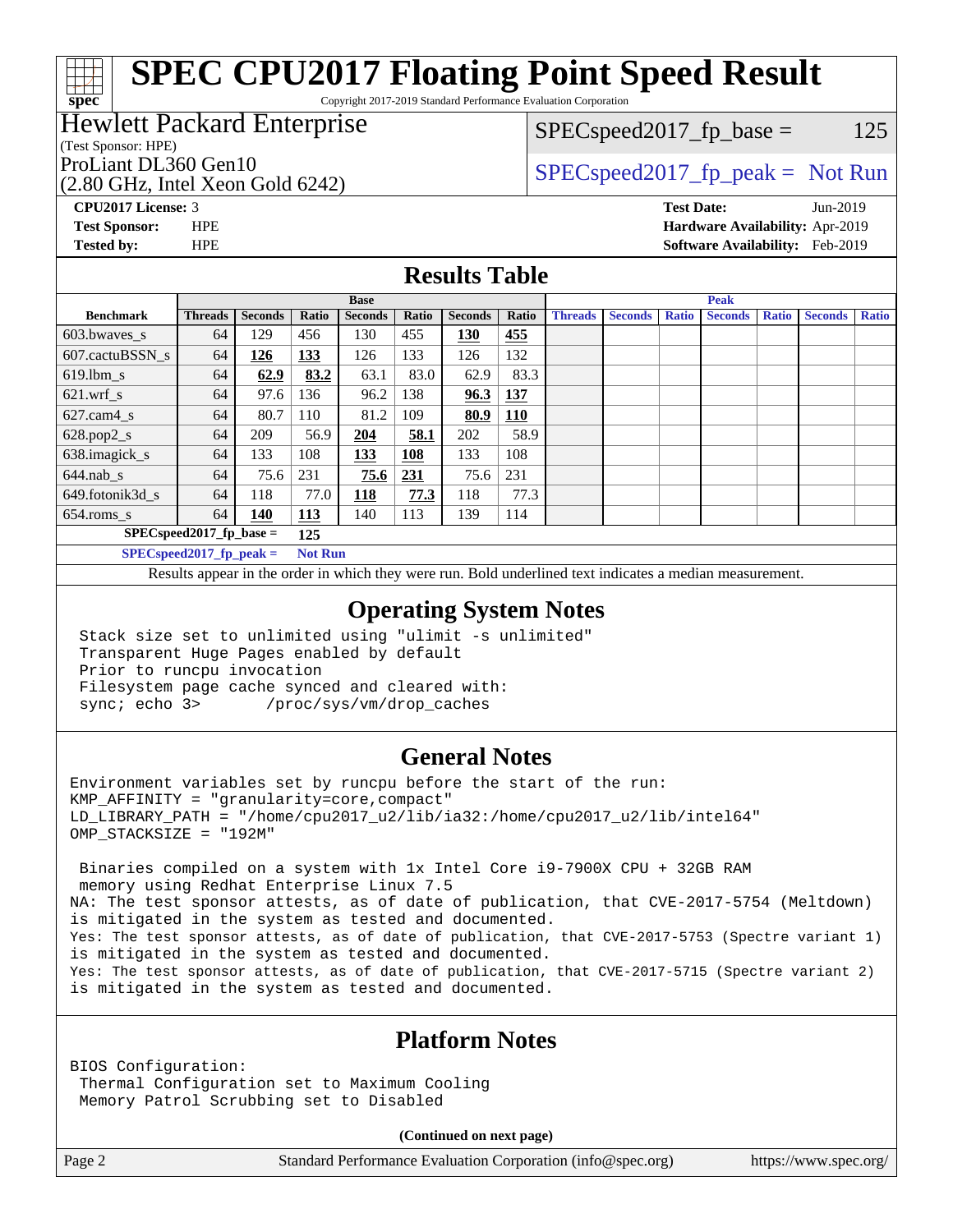# **[SPEC CPU2017 Floating Point Speed Result](http://www.spec.org/auto/cpu2017/Docs/result-fields.html#SPECCPU2017FloatingPointSpeedResult)**

Copyright 2017-2019 Standard Performance Evaluation Corporation

## Hewlett Packard Enterprise

 $SPEC speed2017_fp\_base = 125$ 

## (Test Sponsor: HPE)

(2.80 GHz, Intel Xeon Gold 6242)

ProLiant DL360 Gen10  $SPEC speed2017$  [p\_peak = Not Run

**[spec](http://www.spec.org/)**

**[CPU2017 License:](http://www.spec.org/auto/cpu2017/Docs/result-fields.html#CPU2017License)** 3 **[Test Date:](http://www.spec.org/auto/cpu2017/Docs/result-fields.html#TestDate)** Jun-2019 **[Test Sponsor:](http://www.spec.org/auto/cpu2017/Docs/result-fields.html#TestSponsor)** HPE **[Hardware Availability:](http://www.spec.org/auto/cpu2017/Docs/result-fields.html#HardwareAvailability)** Apr-2019 **[Tested by:](http://www.spec.org/auto/cpu2017/Docs/result-fields.html#Testedby)** HPE **[Software Availability:](http://www.spec.org/auto/cpu2017/Docs/result-fields.html#SoftwareAvailability)** Feb-2019

#### **[Platform Notes \(Continued\)](http://www.spec.org/auto/cpu2017/Docs/result-fields.html#PlatformNotes)**

Page 3 Standard Performance Evaluation Corporation [\(info@spec.org\)](mailto:info@spec.org) <https://www.spec.org/> LLC Prefetch set to Enabled LLC Dead Line Allocation set to Disabled Enhanced Processor Performance set to Enabled Workload Profile set to General Peak Frequency Compute Energy/Performance Bias set to Balanced Power Workload Profile set to Custom Numa Group Size Optimization set to Flat Intel UPI Link Power Management set to Enabled Sysinfo program /home/cpu2017\_u2/bin/sysinfo Rev: r5974 of 2018-05-19 9bcde8f2999c33d61f64985e45859ea9 running on linux-pe3i Thu Jun 27 02:59:14 2019 SUT (System Under Test) info as seen by some common utilities. For more information on this section, see <https://www.spec.org/cpu2017/Docs/config.html#sysinfo> From /proc/cpuinfo model name : Intel(R) Xeon(R) Gold 6242 CPU @ 2.80GHz 2 "physical id"s (chips) 64 "processors" cores, siblings (Caution: counting these is hw and system dependent. The following excerpts from /proc/cpuinfo might not be reliable. Use with caution.) cpu cores : 16 siblings : 32 physical 0: cores 0 1 2 3 4 5 6 7 8 9 10 11 12 13 14 15 physical 1: cores 0 1 2 3 4 5 6 7 8 9 10 11 12 13 14 15 From lscpu: Architecture: x86\_64 CPU op-mode(s): 32-bit, 64-bit Byte Order: Little Endian  $CPU(s):$  64 On-line CPU(s) list: 0-63 Thread(s) per core: 2 Core(s) per socket: 16 Socket(s): 2 NUMA node(s): 2 Vendor ID: GenuineIntel CPU family: 6 Model: 85 Model name: Intel(R) Xeon(R) Gold 6242 CPU @ 2.80GHz Stepping: CPU MHz: 2800.000 BogoMIPS: 5600.00 Virtualization: VT-x L1d cache: 32K L1i cache: 32K **(Continued on next page)**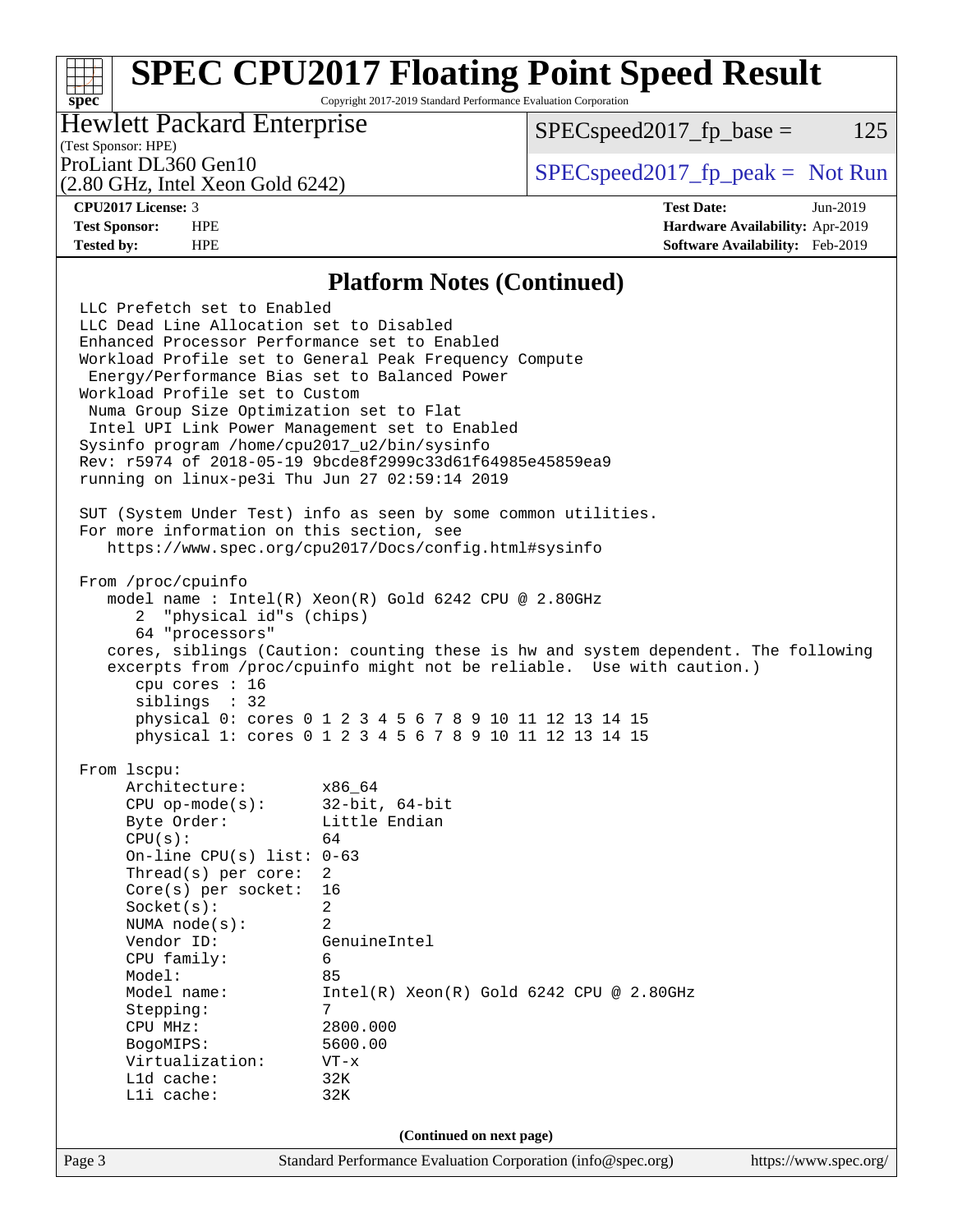#### **[spec](http://www.spec.org/) [SPEC CPU2017 Floating Point Speed Result](http://www.spec.org/auto/cpu2017/Docs/result-fields.html#SPECCPU2017FloatingPointSpeedResult)** Copyright 2017-2019 Standard Performance Evaluation Corporation (Test Sponsor: HPE) Hewlett Packard Enterprise (2.80 GHz, Intel Xeon Gold 6242) ProLiant DL360 Gen10  $SPEC speed2017$  [p\_peak = Not Run  $SPEC speed2017_fp\_base = 125$ **[CPU2017 License:](http://www.spec.org/auto/cpu2017/Docs/result-fields.html#CPU2017License)** 3 **[Test Date:](http://www.spec.org/auto/cpu2017/Docs/result-fields.html#TestDate)** Jun-2019 **[Test Sponsor:](http://www.spec.org/auto/cpu2017/Docs/result-fields.html#TestSponsor)** HPE **[Hardware Availability:](http://www.spec.org/auto/cpu2017/Docs/result-fields.html#HardwareAvailability)** Apr-2019 **[Tested by:](http://www.spec.org/auto/cpu2017/Docs/result-fields.html#Testedby)** HPE **[Software Availability:](http://www.spec.org/auto/cpu2017/Docs/result-fields.html#SoftwareAvailability)** Feb-2019 **[Platform Notes \(Continued\)](http://www.spec.org/auto/cpu2017/Docs/result-fields.html#PlatformNotes)** L2 cache: 1024K L3 cache: 22528K NUMA node0 CPU(s): 0-15,32-47 NUMA node1 CPU(s): 16-31,48-63 Flags: fpu vme de pse tsc msr pae mce cx8 apic sep mtrr pge mca cmov pat pse36 clflush dts acpi mmx fxsr sse sse2 ss ht tm pbe syscall nx pdpe1gb rdtscp lm constant\_tsc art arch\_perfmon pebs bts rep\_good nopl xtopology nonstop\_tsc cpuid aperfmperf tsc\_known\_freq pni pclmulqdq dtes64 monitor ds\_cpl vmx smx est tm2 ssse3 sdbg fma cx16 xtpr pdcm pcid dca sse4\_1 sse4\_2 x2apic movbe popcnt tsc\_deadline\_timer aes xsave avx f16c rdrand lahf\_lm abm 3dnowprefetch cpuid\_fault epb cat\_l3 cdp\_l3 invpcid\_single intel\_ppin mba tpr\_shadow vnmi flexpriority ept vpid fsgsbase tsc\_adjust bmi1 hle avx2 smep bmi2 erms invpcid rtm cqm mpx rdt\_a avx512f avx512dq rdseed adx smap clflushopt clwb intel\_pt avx512cd avx512bw avx512vl xsaveopt xsavec xgetbv1 xsaves cqm\_llc cqm\_occup\_llc cqm\_mbm\_total cqm\_mbm\_local ibpb ibrs stibp dtherm ida arat pln pts pku ospke avx512\_vnni arch\_capabilities ssbd /proc/cpuinfo cache data cache size : 22528 KB From numactl --hardware WARNING: a numactl 'node' might or might not correspond to a physical chip. available: 2 nodes (0-1) node 0 cpus: 0 1 2 3 4 5 6 7 8 9 10 11 12 13 14 15 32 33 34 35 36 37 38 39 40 41 42 43 44 45 46 47 node 0 size: 193116 MB node 0 free: 192398 MB node 1 cpus: 16 17 18 19 20 21 22 23 24 25 26 27 28 29 30 31 48 49 50 51 52 53 54 55 56 57 58 59 60 61 62 63 node 1 size: 193499 MB node 1 free: 193299 MB node distances: node 0 1 0: 10 21 1: 21 10 From /proc/meminfo MemTotal: 395895480 kB HugePages\_Total: 0 Hugepagesize: 2048 kB From /etc/\*release\* /etc/\*version\* os-release: NAME="SLES" VERSION="15" VERSION\_ID="15" PRETTY\_NAME="SUSE Linux Enterprise Server 15" ID="sles" **(Continued on next page)**

Page 4 Standard Performance Evaluation Corporation [\(info@spec.org\)](mailto:info@spec.org) <https://www.spec.org/>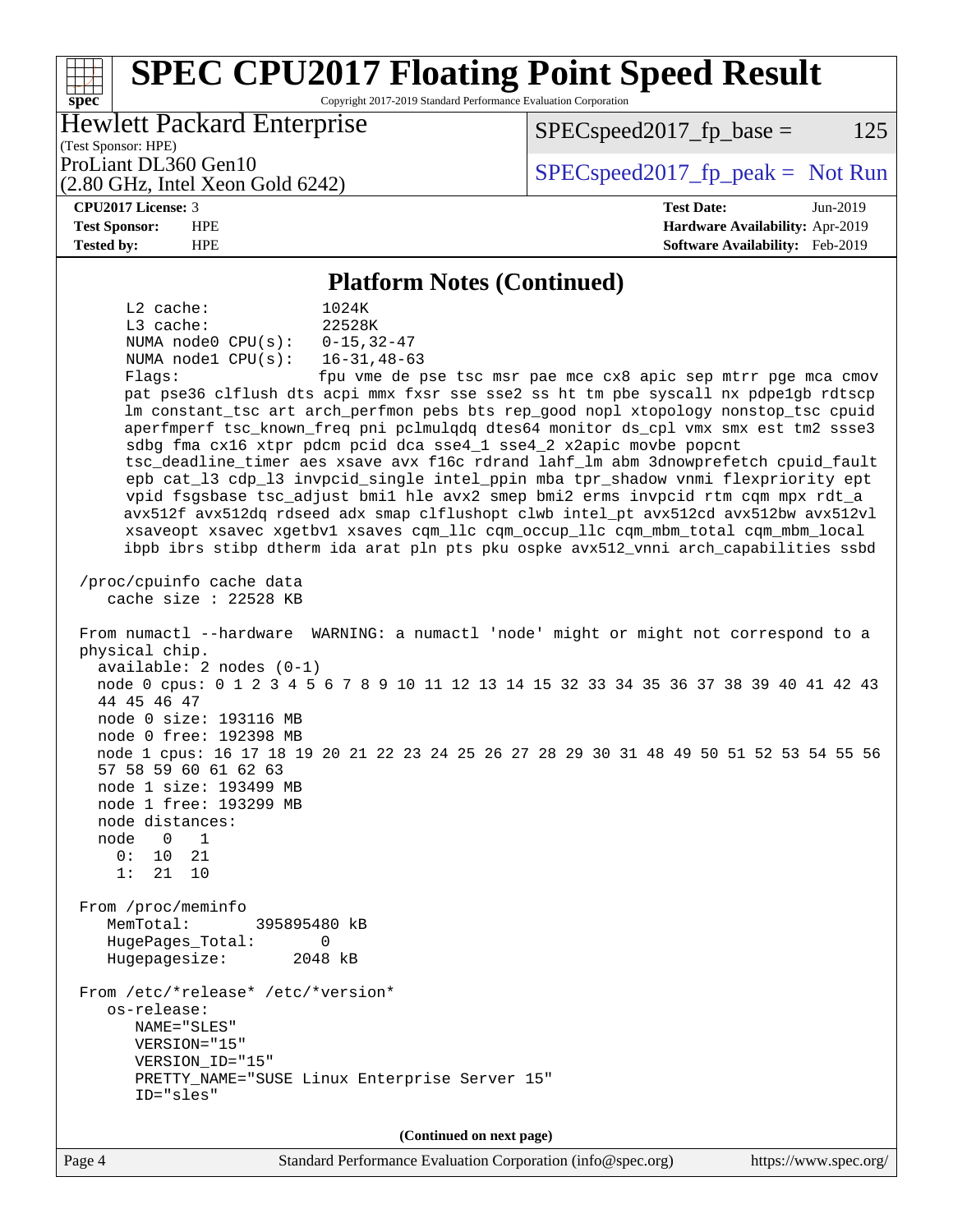#### **[spec](http://www.spec.org/) [SPEC CPU2017 Floating Point Speed Result](http://www.spec.org/auto/cpu2017/Docs/result-fields.html#SPECCPU2017FloatingPointSpeedResult)** Copyright 2017-2019 Standard Performance Evaluation Corporation (Test Sponsor: HPE) Hewlett Packard Enterprise (2.80 GHz, Intel Xeon Gold 6242) ProLiant DL360 Gen10  $SPEC speed2017$  fp\_peak = Not Run  $SPEC speed2017_fp\_base = 125$ **[CPU2017 License:](http://www.spec.org/auto/cpu2017/Docs/result-fields.html#CPU2017License)** 3 **[Test Date:](http://www.spec.org/auto/cpu2017/Docs/result-fields.html#TestDate)** Jun-2019 **[Test Sponsor:](http://www.spec.org/auto/cpu2017/Docs/result-fields.html#TestSponsor)** HPE **[Hardware Availability:](http://www.spec.org/auto/cpu2017/Docs/result-fields.html#HardwareAvailability)** Apr-2019 **[Tested by:](http://www.spec.org/auto/cpu2017/Docs/result-fields.html#Testedby)** HPE **[Software Availability:](http://www.spec.org/auto/cpu2017/Docs/result-fields.html#SoftwareAvailability)** Feb-2019 **[Platform Notes \(Continued\)](http://www.spec.org/auto/cpu2017/Docs/result-fields.html#PlatformNotes)** ID\_LIKE="suse" ANSI\_COLOR="0;32" CPE\_NAME="cpe:/o:suse:sles:15" uname -a: Linux linux-pe3i 4.12.14-23-default #1 SMP Tue May 29 21:04:44 UTC 2018 (cd0437b) x86\_64 x86\_64 x86\_64 GNU/Linux Kernel self-reported vulnerability status: CVE-2017-5754 (Meltdown): Not affected CVE-2017-5753 (Spectre variant 1): Mitigation: \_\_user pointer sanitization CVE-2017-5715 (Spectre variant 2): Mitigation: Indirect Branch Restricted Speculation, IBPB, IBRS\_FW run-level 3 Jun 27 02:56 SPEC is set to: /home/cpu2017\_u2 Filesystem Type Size Used Avail Use% Mounted on /dev/sda3 xfs 476G 56G 421G 12% /home Additional information from dmidecode follows. WARNING: Use caution when you interpret this section. The 'dmidecode' program reads system data which is "intended to allow hardware to be accurately determined", but the intent may not be met, as there are frequent changes to hardware, firmware, and the "DMTF SMBIOS" standard. BIOS HPE U32 02/02/2019 Memory: 24x UNKNOWN NOT AVAILABLE 16 GB 2 rank 2666 (End of data from sysinfo program) **[Compiler Version Notes](http://www.spec.org/auto/cpu2017/Docs/result-fields.html#CompilerVersionNotes)** ============================================================================== CC 619.lbm\_s(base) 638.imagick\_s(base) 644.nab\_s(base) ------------------------------------------------------------------------------ Intel(R) C Intel(R) 64 Compiler for applications running on Intel(R) 64, Version 19.0.2.187 Build 20190117 Copyright (C) 1985-2019 Intel Corporation. All rights reserved. ------------------------------------------------------------------------------ ============================================================================== FC 607.cactuBSSN s(base) ------------------------------------------------------------------------------ Intel(R)  $C++$  Intel(R) 64 Compiler for applications running on Intel(R) 64, Version 19.0.2.187 Build 20190117

Page 5 Standard Performance Evaluation Corporation [\(info@spec.org\)](mailto:info@spec.org) <https://www.spec.org/> **(Continued on next page)**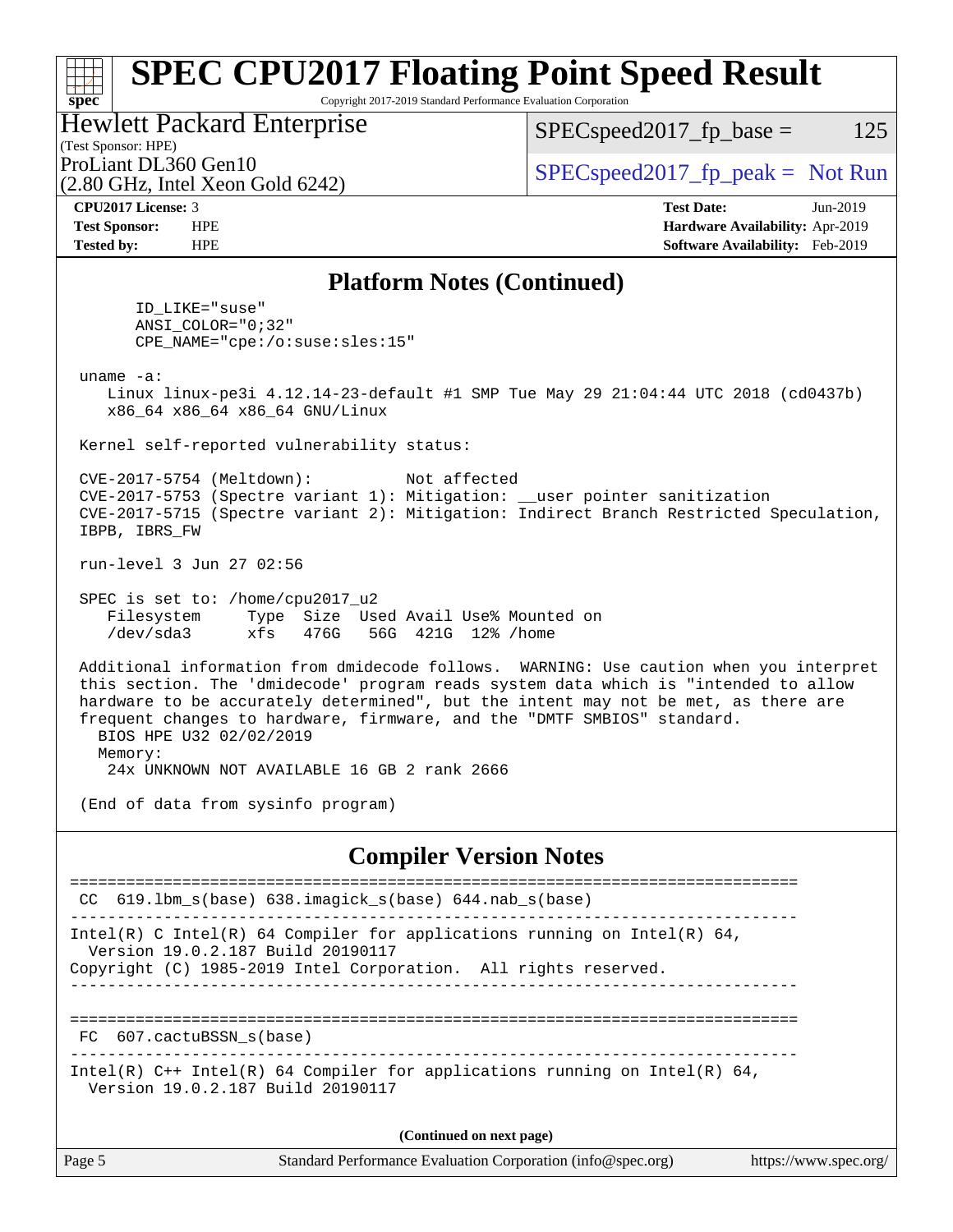## **[spec](http://www.spec.org/) [SPEC CPU2017 Floating Point Speed Result](http://www.spec.org/auto/cpu2017/Docs/result-fields.html#SPECCPU2017FloatingPointSpeedResult)**

Copyright 2017-2019 Standard Performance Evaluation Corporation

Hewlett Packard Enterprise

 $SPEC speed2017_fp\_base = 125$ 

(Test Sponsor: HPE)

(2.80 GHz, Intel Xeon Gold 6242)

ProLiant DL360 Gen10<br>  $SPEC speed2017$  [p\_peak = Not Run

**[CPU2017 License:](http://www.spec.org/auto/cpu2017/Docs/result-fields.html#CPU2017License)** 3 **[Test Date:](http://www.spec.org/auto/cpu2017/Docs/result-fields.html#TestDate)** Jun-2019 **[Test Sponsor:](http://www.spec.org/auto/cpu2017/Docs/result-fields.html#TestSponsor)** HPE **[Hardware Availability:](http://www.spec.org/auto/cpu2017/Docs/result-fields.html#HardwareAvailability)** Apr-2019 **[Tested by:](http://www.spec.org/auto/cpu2017/Docs/result-fields.html#Testedby)** HPE **[Software Availability:](http://www.spec.org/auto/cpu2017/Docs/result-fields.html#SoftwareAvailability)** Feb-2019

#### **[Compiler Version Notes \(Continued\)](http://www.spec.org/auto/cpu2017/Docs/result-fields.html#CompilerVersionNotes)**

| Copyright (C) 1985-2019 Intel Corporation. All rights reserved.<br>Intel(R) C Intel(R) 64 Compiler for applications running on Intel(R) 64,<br>Version 19.0.2.187 Build 20190117                                                                                                                                                                                             |  |  |  |  |
|------------------------------------------------------------------------------------------------------------------------------------------------------------------------------------------------------------------------------------------------------------------------------------------------------------------------------------------------------------------------------|--|--|--|--|
| Copyright (C) 1985-2019 Intel Corporation. All rights reserved.<br>Intel(R) Fortran Intel(R) 64 Compiler for applications running on Intel(R)<br>64, Version 19.0.2.187 Build 20190117                                                                                                                                                                                       |  |  |  |  |
| Copyright (C) 1985-2019 Intel Corporation. All rights reserved.                                                                                                                                                                                                                                                                                                              |  |  |  |  |
| $FC 603.bwaves_s(base) 649.fotonik3d_s(base) 654.roms_s(base)$                                                                                                                                                                                                                                                                                                               |  |  |  |  |
| Intel(R) Fortran Intel(R) 64 Compiler for applications running on Intel(R)<br>64, Version 19.0.2.187 Build 20190117<br>Copyright (C) 1985-2019 Intel Corporation. All rights reserved.                                                                                                                                                                                       |  |  |  |  |
| $CC$ 621.wrf_s(base) 627.cam4_s(base) 628.pop2_s(base)                                                                                                                                                                                                                                                                                                                       |  |  |  |  |
| $Intel(R)$ Fortran Intel(R) 64 Compiler for applications running on Intel(R)<br>64, Version 19.0.2.187 Build 20190117<br>Copyright (C) 1985-2019 Intel Corporation. All rights reserved.<br>Intel(R) C Intel(R) 64 Compiler for applications running on Intel(R) 64,<br>Version 19.0.2.187 Build 20190117<br>Copyright (C) 1985-2019 Intel Corporation. All rights reserved. |  |  |  |  |

## **[Base Compiler Invocation](http://www.spec.org/auto/cpu2017/Docs/result-fields.html#BaseCompilerInvocation)**

[C benchmarks](http://www.spec.org/auto/cpu2017/Docs/result-fields.html#Cbenchmarks): [icc -m64 -std=c11](http://www.spec.org/cpu2017/results/res2019q3/cpu2017-20190709-16053.flags.html#user_CCbase_intel_icc_64bit_c11_33ee0cdaae7deeeab2a9725423ba97205ce30f63b9926c2519791662299b76a0318f32ddfffdc46587804de3178b4f9328c46fa7c2b0cd779d7a61945c91cd35)

[Fortran benchmarks](http://www.spec.org/auto/cpu2017/Docs/result-fields.html#Fortranbenchmarks): [ifort -m64](http://www.spec.org/cpu2017/results/res2019q3/cpu2017-20190709-16053.flags.html#user_FCbase_intel_ifort_64bit_24f2bb282fbaeffd6157abe4f878425411749daecae9a33200eee2bee2fe76f3b89351d69a8130dd5949958ce389cf37ff59a95e7a40d588e8d3a57e0c3fd751)

[Benchmarks using both Fortran and C](http://www.spec.org/auto/cpu2017/Docs/result-fields.html#BenchmarksusingbothFortranandC): [ifort -m64](http://www.spec.org/cpu2017/results/res2019q3/cpu2017-20190709-16053.flags.html#user_CC_FCbase_intel_ifort_64bit_24f2bb282fbaeffd6157abe4f878425411749daecae9a33200eee2bee2fe76f3b89351d69a8130dd5949958ce389cf37ff59a95e7a40d588e8d3a57e0c3fd751) [icc -m64 -std=c11](http://www.spec.org/cpu2017/results/res2019q3/cpu2017-20190709-16053.flags.html#user_CC_FCbase_intel_icc_64bit_c11_33ee0cdaae7deeeab2a9725423ba97205ce30f63b9926c2519791662299b76a0318f32ddfffdc46587804de3178b4f9328c46fa7c2b0cd779d7a61945c91cd35)

[Benchmarks using Fortran, C, and C++:](http://www.spec.org/auto/cpu2017/Docs/result-fields.html#BenchmarksusingFortranCandCXX) [icpc -m64](http://www.spec.org/cpu2017/results/res2019q3/cpu2017-20190709-16053.flags.html#user_CC_CXX_FCbase_intel_icpc_64bit_4ecb2543ae3f1412ef961e0650ca070fec7b7afdcd6ed48761b84423119d1bf6bdf5cad15b44d48e7256388bc77273b966e5eb805aefd121eb22e9299b2ec9d9) [icc -m64 -std=c11](http://www.spec.org/cpu2017/results/res2019q3/cpu2017-20190709-16053.flags.html#user_CC_CXX_FCbase_intel_icc_64bit_c11_33ee0cdaae7deeeab2a9725423ba97205ce30f63b9926c2519791662299b76a0318f32ddfffdc46587804de3178b4f9328c46fa7c2b0cd779d7a61945c91cd35) [ifort -m64](http://www.spec.org/cpu2017/results/res2019q3/cpu2017-20190709-16053.flags.html#user_CC_CXX_FCbase_intel_ifort_64bit_24f2bb282fbaeffd6157abe4f878425411749daecae9a33200eee2bee2fe76f3b89351d69a8130dd5949958ce389cf37ff59a95e7a40d588e8d3a57e0c3fd751)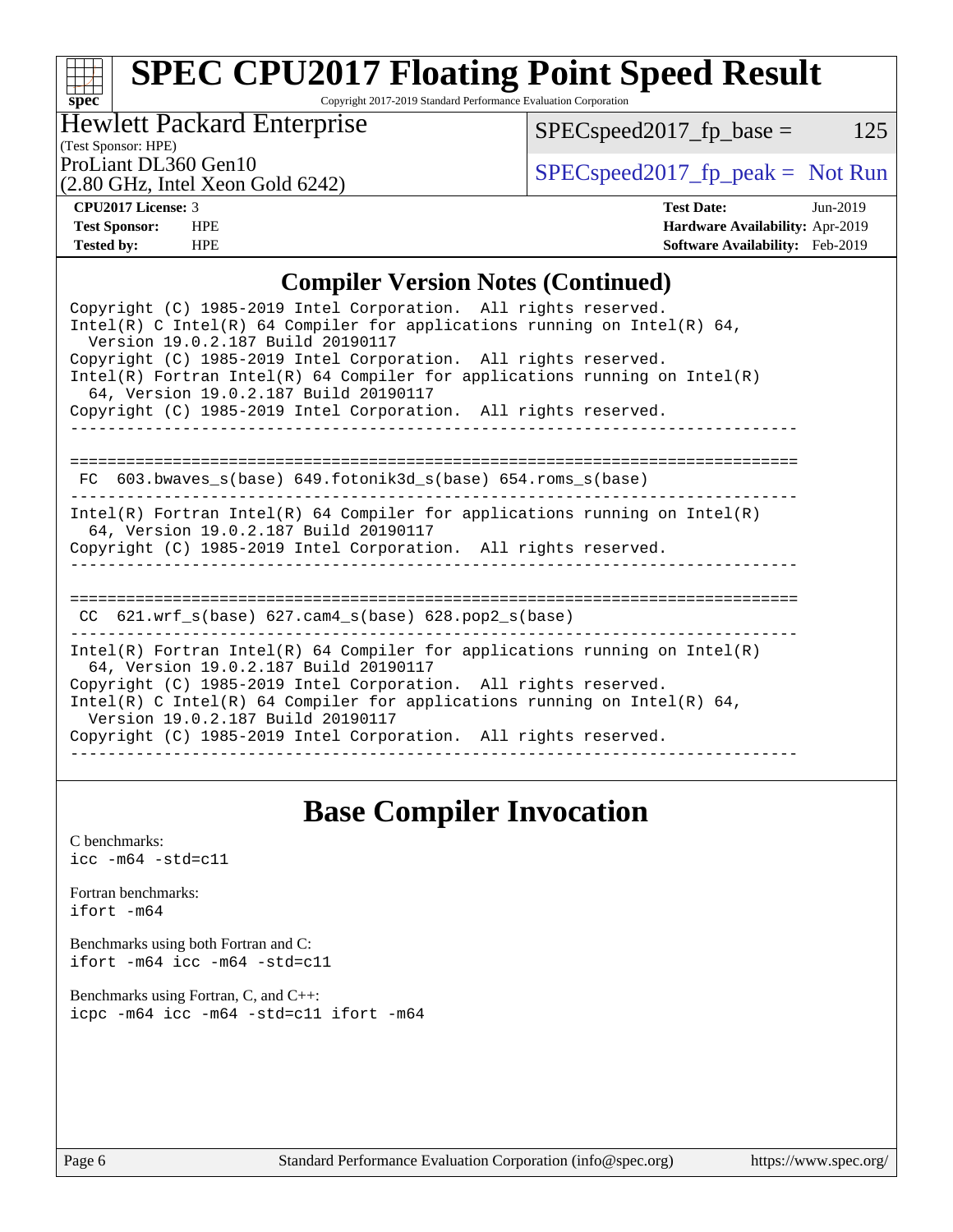# **[SPEC CPU2017 Floating Point Speed Result](http://www.spec.org/auto/cpu2017/Docs/result-fields.html#SPECCPU2017FloatingPointSpeedResult)**

Copyright 2017-2019 Standard Performance Evaluation Corporation

## Hewlett Packard Enterprise

 $SPEC speed2017_fp\_base = 125$ 

## (Test Sponsor: HPE)

(2.80 GHz, Intel Xeon Gold 6242)

ProLiant DL360 Gen10  $SPEC speed2017$  [p\_peak = Not Run

**[spec](http://www.spec.org/)**

**[CPU2017 License:](http://www.spec.org/auto/cpu2017/Docs/result-fields.html#CPU2017License)** 3 **[Test Date:](http://www.spec.org/auto/cpu2017/Docs/result-fields.html#TestDate)** Jun-2019 **[Test Sponsor:](http://www.spec.org/auto/cpu2017/Docs/result-fields.html#TestSponsor)** HPE **[Hardware Availability:](http://www.spec.org/auto/cpu2017/Docs/result-fields.html#HardwareAvailability)** Apr-2019 **[Tested by:](http://www.spec.org/auto/cpu2017/Docs/result-fields.html#Testedby)** HPE **[Software Availability:](http://www.spec.org/auto/cpu2017/Docs/result-fields.html#SoftwareAvailability)** Feb-2019

## **[Base Portability Flags](http://www.spec.org/auto/cpu2017/Docs/result-fields.html#BasePortabilityFlags)**

 603.bwaves\_s: [-DSPEC\\_LP64](http://www.spec.org/cpu2017/results/res2019q3/cpu2017-20190709-16053.flags.html#suite_basePORTABILITY603_bwaves_s_DSPEC_LP64) 607.cactuBSSN\_s: [-DSPEC\\_LP64](http://www.spec.org/cpu2017/results/res2019q3/cpu2017-20190709-16053.flags.html#suite_basePORTABILITY607_cactuBSSN_s_DSPEC_LP64) 619.lbm\_s: [-DSPEC\\_LP64](http://www.spec.org/cpu2017/results/res2019q3/cpu2017-20190709-16053.flags.html#suite_basePORTABILITY619_lbm_s_DSPEC_LP64) 621.wrf\_s: [-DSPEC\\_LP64](http://www.spec.org/cpu2017/results/res2019q3/cpu2017-20190709-16053.flags.html#suite_basePORTABILITY621_wrf_s_DSPEC_LP64) [-DSPEC\\_CASE\\_FLAG](http://www.spec.org/cpu2017/results/res2019q3/cpu2017-20190709-16053.flags.html#b621.wrf_s_baseCPORTABILITY_DSPEC_CASE_FLAG) [-convert big\\_endian](http://www.spec.org/cpu2017/results/res2019q3/cpu2017-20190709-16053.flags.html#user_baseFPORTABILITY621_wrf_s_convert_big_endian_c3194028bc08c63ac5d04de18c48ce6d347e4e562e8892b8bdbdc0214820426deb8554edfa529a3fb25a586e65a3d812c835984020483e7e73212c4d31a38223) 627.cam4\_s: [-DSPEC\\_LP64](http://www.spec.org/cpu2017/results/res2019q3/cpu2017-20190709-16053.flags.html#suite_basePORTABILITY627_cam4_s_DSPEC_LP64) [-DSPEC\\_CASE\\_FLAG](http://www.spec.org/cpu2017/results/res2019q3/cpu2017-20190709-16053.flags.html#b627.cam4_s_baseCPORTABILITY_DSPEC_CASE_FLAG) 628.pop2\_s: [-DSPEC\\_LP64](http://www.spec.org/cpu2017/results/res2019q3/cpu2017-20190709-16053.flags.html#suite_basePORTABILITY628_pop2_s_DSPEC_LP64) [-DSPEC\\_CASE\\_FLAG](http://www.spec.org/cpu2017/results/res2019q3/cpu2017-20190709-16053.flags.html#b628.pop2_s_baseCPORTABILITY_DSPEC_CASE_FLAG) [-convert big\\_endian](http://www.spec.org/cpu2017/results/res2019q3/cpu2017-20190709-16053.flags.html#user_baseFPORTABILITY628_pop2_s_convert_big_endian_c3194028bc08c63ac5d04de18c48ce6d347e4e562e8892b8bdbdc0214820426deb8554edfa529a3fb25a586e65a3d812c835984020483e7e73212c4d31a38223) [-assume byterecl](http://www.spec.org/cpu2017/results/res2019q3/cpu2017-20190709-16053.flags.html#user_baseFPORTABILITY628_pop2_s_assume_byterecl_7e47d18b9513cf18525430bbf0f2177aa9bf368bc7a059c09b2c06a34b53bd3447c950d3f8d6c70e3faf3a05c8557d66a5798b567902e8849adc142926523472) 638.imagick\_s: [-DSPEC\\_LP64](http://www.spec.org/cpu2017/results/res2019q3/cpu2017-20190709-16053.flags.html#suite_basePORTABILITY638_imagick_s_DSPEC_LP64) 644.nab\_s: [-DSPEC\\_LP64](http://www.spec.org/cpu2017/results/res2019q3/cpu2017-20190709-16053.flags.html#suite_basePORTABILITY644_nab_s_DSPEC_LP64) 649.fotonik3d\_s: [-DSPEC\\_LP64](http://www.spec.org/cpu2017/results/res2019q3/cpu2017-20190709-16053.flags.html#suite_basePORTABILITY649_fotonik3d_s_DSPEC_LP64) 654.roms\_s: [-DSPEC\\_LP64](http://www.spec.org/cpu2017/results/res2019q3/cpu2017-20190709-16053.flags.html#suite_basePORTABILITY654_roms_s_DSPEC_LP64)

## **[Base Optimization Flags](http://www.spec.org/auto/cpu2017/Docs/result-fields.html#BaseOptimizationFlags)**

#### [C benchmarks](http://www.spec.org/auto/cpu2017/Docs/result-fields.html#Cbenchmarks):

[-xCORE-AVX512](http://www.spec.org/cpu2017/results/res2019q3/cpu2017-20190709-16053.flags.html#user_CCbase_f-xCORE-AVX512) [-ipo](http://www.spec.org/cpu2017/results/res2019q3/cpu2017-20190709-16053.flags.html#user_CCbase_f-ipo) [-O3](http://www.spec.org/cpu2017/results/res2019q3/cpu2017-20190709-16053.flags.html#user_CCbase_f-O3) [-no-prec-div](http://www.spec.org/cpu2017/results/res2019q3/cpu2017-20190709-16053.flags.html#user_CCbase_f-no-prec-div) [-qopt-prefetch](http://www.spec.org/cpu2017/results/res2019q3/cpu2017-20190709-16053.flags.html#user_CCbase_f-qopt-prefetch) [-ffinite-math-only](http://www.spec.org/cpu2017/results/res2019q3/cpu2017-20190709-16053.flags.html#user_CCbase_f_finite_math_only_cb91587bd2077682c4b38af759c288ed7c732db004271a9512da14a4f8007909a5f1427ecbf1a0fb78ff2a814402c6114ac565ca162485bbcae155b5e4258871) [-qopt-mem-layout-trans=4](http://www.spec.org/cpu2017/results/res2019q3/cpu2017-20190709-16053.flags.html#user_CCbase_f-qopt-mem-layout-trans_fa39e755916c150a61361b7846f310bcdf6f04e385ef281cadf3647acec3f0ae266d1a1d22d972a7087a248fd4e6ca390a3634700869573d231a252c784941a8) [-qopenmp](http://www.spec.org/cpu2017/results/res2019q3/cpu2017-20190709-16053.flags.html#user_CCbase_qopenmp_16be0c44f24f464004c6784a7acb94aca937f053568ce72f94b139a11c7c168634a55f6653758ddd83bcf7b8463e8028bb0b48b77bcddc6b78d5d95bb1df2967) [-DSPEC\\_OPENMP](http://www.spec.org/cpu2017/results/res2019q3/cpu2017-20190709-16053.flags.html#suite_CCbase_DSPEC_OPENMP)

#### [Fortran benchmarks](http://www.spec.org/auto/cpu2017/Docs/result-fields.html#Fortranbenchmarks):

[-DSPEC\\_OPENMP](http://www.spec.org/cpu2017/results/res2019q3/cpu2017-20190709-16053.flags.html#suite_FCbase_DSPEC_OPENMP) [-xCORE-AVX512](http://www.spec.org/cpu2017/results/res2019q3/cpu2017-20190709-16053.flags.html#user_FCbase_f-xCORE-AVX512) [-ipo](http://www.spec.org/cpu2017/results/res2019q3/cpu2017-20190709-16053.flags.html#user_FCbase_f-ipo) [-O3](http://www.spec.org/cpu2017/results/res2019q3/cpu2017-20190709-16053.flags.html#user_FCbase_f-O3) [-no-prec-div](http://www.spec.org/cpu2017/results/res2019q3/cpu2017-20190709-16053.flags.html#user_FCbase_f-no-prec-div) [-qopt-prefetch](http://www.spec.org/cpu2017/results/res2019q3/cpu2017-20190709-16053.flags.html#user_FCbase_f-qopt-prefetch) [-ffinite-math-only](http://www.spec.org/cpu2017/results/res2019q3/cpu2017-20190709-16053.flags.html#user_FCbase_f_finite_math_only_cb91587bd2077682c4b38af759c288ed7c732db004271a9512da14a4f8007909a5f1427ecbf1a0fb78ff2a814402c6114ac565ca162485bbcae155b5e4258871) [-qopt-mem-layout-trans=4](http://www.spec.org/cpu2017/results/res2019q3/cpu2017-20190709-16053.flags.html#user_FCbase_f-qopt-mem-layout-trans_fa39e755916c150a61361b7846f310bcdf6f04e385ef281cadf3647acec3f0ae266d1a1d22d972a7087a248fd4e6ca390a3634700869573d231a252c784941a8) [-qopenmp](http://www.spec.org/cpu2017/results/res2019q3/cpu2017-20190709-16053.flags.html#user_FCbase_qopenmp_16be0c44f24f464004c6784a7acb94aca937f053568ce72f94b139a11c7c168634a55f6653758ddd83bcf7b8463e8028bb0b48b77bcddc6b78d5d95bb1df2967) [-nostandard-realloc-lhs](http://www.spec.org/cpu2017/results/res2019q3/cpu2017-20190709-16053.flags.html#user_FCbase_f_2003_std_realloc_82b4557e90729c0f113870c07e44d33d6f5a304b4f63d4c15d2d0f1fab99f5daaed73bdb9275d9ae411527f28b936061aa8b9c8f2d63842963b95c9dd6426b8a)

#### [Benchmarks using both Fortran and C](http://www.spec.org/auto/cpu2017/Docs/result-fields.html#BenchmarksusingbothFortranandC):

[-xCORE-AVX512](http://www.spec.org/cpu2017/results/res2019q3/cpu2017-20190709-16053.flags.html#user_CC_FCbase_f-xCORE-AVX512) [-ipo](http://www.spec.org/cpu2017/results/res2019q3/cpu2017-20190709-16053.flags.html#user_CC_FCbase_f-ipo) [-O3](http://www.spec.org/cpu2017/results/res2019q3/cpu2017-20190709-16053.flags.html#user_CC_FCbase_f-O3) [-no-prec-div](http://www.spec.org/cpu2017/results/res2019q3/cpu2017-20190709-16053.flags.html#user_CC_FCbase_f-no-prec-div) [-qopt-prefetch](http://www.spec.org/cpu2017/results/res2019q3/cpu2017-20190709-16053.flags.html#user_CC_FCbase_f-qopt-prefetch) [-ffinite-math-only](http://www.spec.org/cpu2017/results/res2019q3/cpu2017-20190709-16053.flags.html#user_CC_FCbase_f_finite_math_only_cb91587bd2077682c4b38af759c288ed7c732db004271a9512da14a4f8007909a5f1427ecbf1a0fb78ff2a814402c6114ac565ca162485bbcae155b5e4258871) [-qopt-mem-layout-trans=4](http://www.spec.org/cpu2017/results/res2019q3/cpu2017-20190709-16053.flags.html#user_CC_FCbase_f-qopt-mem-layout-trans_fa39e755916c150a61361b7846f310bcdf6f04e385ef281cadf3647acec3f0ae266d1a1d22d972a7087a248fd4e6ca390a3634700869573d231a252c784941a8) [-qopenmp](http://www.spec.org/cpu2017/results/res2019q3/cpu2017-20190709-16053.flags.html#user_CC_FCbase_qopenmp_16be0c44f24f464004c6784a7acb94aca937f053568ce72f94b139a11c7c168634a55f6653758ddd83bcf7b8463e8028bb0b48b77bcddc6b78d5d95bb1df2967) [-DSPEC\\_OPENMP](http://www.spec.org/cpu2017/results/res2019q3/cpu2017-20190709-16053.flags.html#suite_CC_FCbase_DSPEC_OPENMP) [-nostandard-realloc-lhs](http://www.spec.org/cpu2017/results/res2019q3/cpu2017-20190709-16053.flags.html#user_CC_FCbase_f_2003_std_realloc_82b4557e90729c0f113870c07e44d33d6f5a304b4f63d4c15d2d0f1fab99f5daaed73bdb9275d9ae411527f28b936061aa8b9c8f2d63842963b95c9dd6426b8a)

#### [Benchmarks using Fortran, C, and C++:](http://www.spec.org/auto/cpu2017/Docs/result-fields.html#BenchmarksusingFortranCandCXX)

[-xCORE-AVX512](http://www.spec.org/cpu2017/results/res2019q3/cpu2017-20190709-16053.flags.html#user_CC_CXX_FCbase_f-xCORE-AVX512) [-ipo](http://www.spec.org/cpu2017/results/res2019q3/cpu2017-20190709-16053.flags.html#user_CC_CXX_FCbase_f-ipo) [-O3](http://www.spec.org/cpu2017/results/res2019q3/cpu2017-20190709-16053.flags.html#user_CC_CXX_FCbase_f-O3) [-no-prec-div](http://www.spec.org/cpu2017/results/res2019q3/cpu2017-20190709-16053.flags.html#user_CC_CXX_FCbase_f-no-prec-div) [-qopt-prefetch](http://www.spec.org/cpu2017/results/res2019q3/cpu2017-20190709-16053.flags.html#user_CC_CXX_FCbase_f-qopt-prefetch) [-ffinite-math-only](http://www.spec.org/cpu2017/results/res2019q3/cpu2017-20190709-16053.flags.html#user_CC_CXX_FCbase_f_finite_math_only_cb91587bd2077682c4b38af759c288ed7c732db004271a9512da14a4f8007909a5f1427ecbf1a0fb78ff2a814402c6114ac565ca162485bbcae155b5e4258871) [-qopt-mem-layout-trans=4](http://www.spec.org/cpu2017/results/res2019q3/cpu2017-20190709-16053.flags.html#user_CC_CXX_FCbase_f-qopt-mem-layout-trans_fa39e755916c150a61361b7846f310bcdf6f04e385ef281cadf3647acec3f0ae266d1a1d22d972a7087a248fd4e6ca390a3634700869573d231a252c784941a8) [-qopenmp](http://www.spec.org/cpu2017/results/res2019q3/cpu2017-20190709-16053.flags.html#user_CC_CXX_FCbase_qopenmp_16be0c44f24f464004c6784a7acb94aca937f053568ce72f94b139a11c7c168634a55f6653758ddd83bcf7b8463e8028bb0b48b77bcddc6b78d5d95bb1df2967) [-DSPEC\\_OPENMP](http://www.spec.org/cpu2017/results/res2019q3/cpu2017-20190709-16053.flags.html#suite_CC_CXX_FCbase_DSPEC_OPENMP) [-nostandard-realloc-lhs](http://www.spec.org/cpu2017/results/res2019q3/cpu2017-20190709-16053.flags.html#user_CC_CXX_FCbase_f_2003_std_realloc_82b4557e90729c0f113870c07e44d33d6f5a304b4f63d4c15d2d0f1fab99f5daaed73bdb9275d9ae411527f28b936061aa8b9c8f2d63842963b95c9dd6426b8a)

The flags files that were used to format this result can be browsed at

<http://www.spec.org/cpu2017/flags/HPE-ic19.0u1-flags-linux64.html> <http://www.spec.org/cpu2017/flags/HPE-Platform-Flags-Intel-V1.2-CLX-revB.html>

You can also download the XML flags sources by saving the following links: <http://www.spec.org/cpu2017/flags/HPE-ic19.0u1-flags-linux64.xml> <http://www.spec.org/cpu2017/flags/HPE-Platform-Flags-Intel-V1.2-CLX-revB.xml>